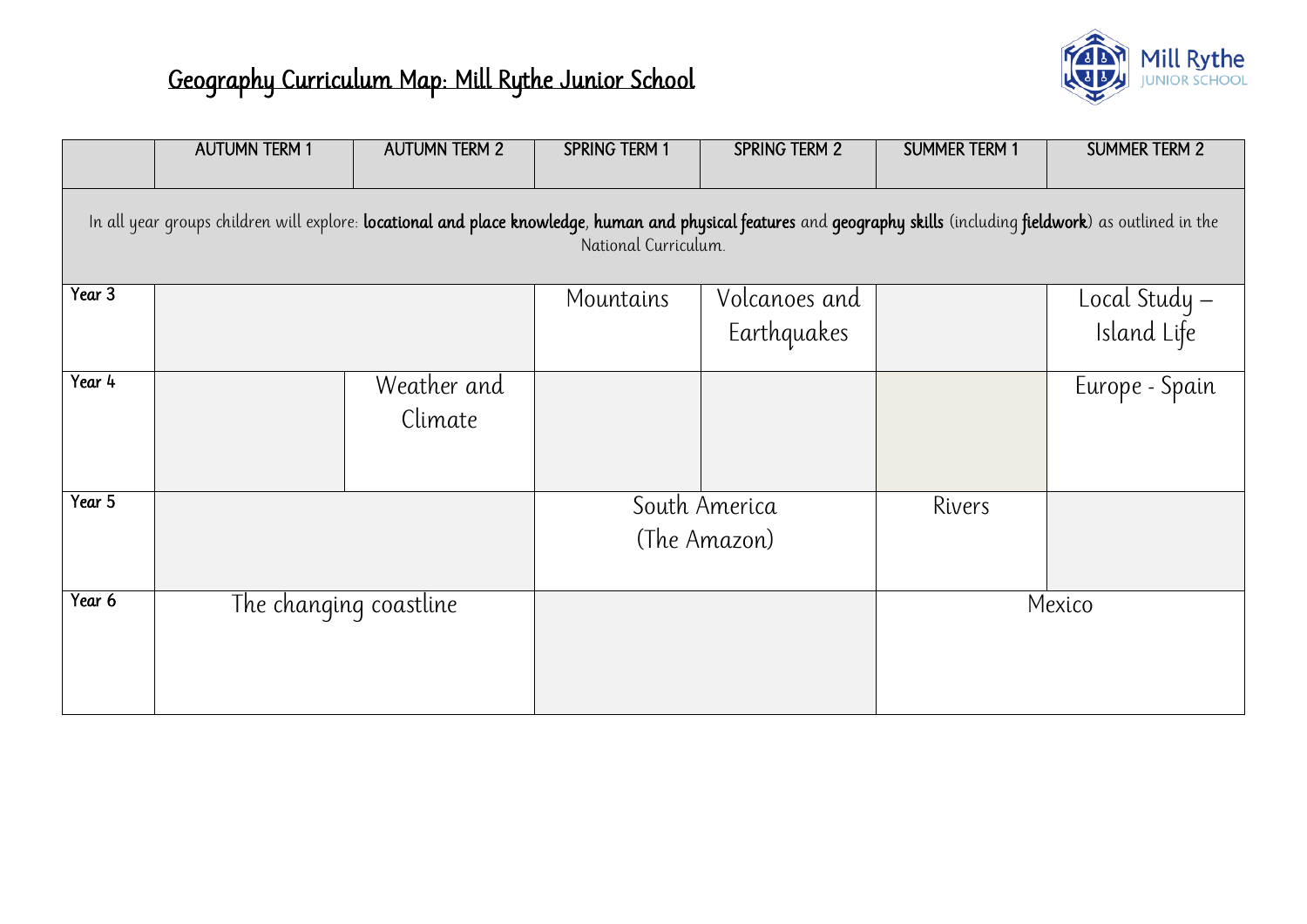|                                       |                                                                                                                                                                                                                                                                                                                                                              | Year 3                                                                                                                                                                                                                                                                                                                                                       |                                                                                                                                                                                                                                                                                                                                                                                                                                                                                                                                                |
|---------------------------------------|--------------------------------------------------------------------------------------------------------------------------------------------------------------------------------------------------------------------------------------------------------------------------------------------------------------------------------------------------------------|--------------------------------------------------------------------------------------------------------------------------------------------------------------------------------------------------------------------------------------------------------------------------------------------------------------------------------------------------------------|------------------------------------------------------------------------------------------------------------------------------------------------------------------------------------------------------------------------------------------------------------------------------------------------------------------------------------------------------------------------------------------------------------------------------------------------------------------------------------------------------------------------------------------------|
| Unit:                                 | <b>Mountains</b>                                                                                                                                                                                                                                                                                                                                             | Volcanoes and Earthquakes                                                                                                                                                                                                                                                                                                                                    | Local Study                                                                                                                                                                                                                                                                                                                                                                                                                                                                                                                                    |
| Locational knowledge:                 | Name and locate counties and cities of the United<br>Kingdom, geographical regions and their identifying<br>human and physical characteristics, key topographical<br>features (including hills, mountains, coasts and rivers), and<br>land-use patterns, and understand how some of these<br>aspects have changed over time.                                 |                                                                                                                                                                                                                                                                                                                                                              |                                                                                                                                                                                                                                                                                                                                                                                                                                                                                                                                                |
| Place knowledge:                      | To understand geographical similarities and differences<br>through the study of human and physical geography of a<br>region of the United Kingdom, a region in a European<br>country, and a region within North or South America                                                                                                                             |                                                                                                                                                                                                                                                                                                                                                              | To understand geographical similarities and differences<br>through the study of human and physical geography of a<br>region of the United Kingdom (Hayling island vs Isle of<br>Wight), a region in a European country, and a region<br>within North or South America                                                                                                                                                                                                                                                                          |
| Human and physical                    | Describe and understand key aspects of:                                                                                                                                                                                                                                                                                                                      | Describe and understand key aspects of:                                                                                                                                                                                                                                                                                                                      | Describe and understand key aspects of:                                                                                                                                                                                                                                                                                                                                                                                                                                                                                                        |
| geography:                            | -physical geography, including: climate zones, biomes and<br>vegetation belts, rivers, mountains, volcanoes and<br>earthquakes, and the water cycle<br>-human qeoqraphy, including: types of settlement and land<br>use, economic activity including trade links, and the<br>distribution of natural resources including energy, food,<br>minerals and water | -physical geography, including: climate zones, biomes<br>and vegetation belts, rivers, mountains, volcanoes and<br>earthquakes, and the water cycle<br>-human qeoqraphy, including: types of settlement and<br>land use, economic activity including trade links, and the<br>distribution of natural resources including energy, food,<br>minerals and water | -human geography, including types of settlement and<br>land use, economic activity including trade links, and the<br>distribution of natural resources including energy, food,<br>minerals and water (and in Stone age to Iron Age<br>History topic in Autumn term)                                                                                                                                                                                                                                                                            |
| Geographical skills and<br>fieldwork: |                                                                                                                                                                                                                                                                                                                                                              |                                                                                                                                                                                                                                                                                                                                                              | Use maps, atlases, globes and digital/computer mapping<br>to locate countries and describe features studied<br>Use the eight points of a compass, four and six-figure grid<br>references, symbols and key (including the use of<br>Ordnance Survey maps) to build their knowledge of the<br>United Kingdom and the wider world<br>Use fieldwork to observe, measure, record and present the<br>human and physical features in the local area using a<br>range of methods, including sketch maps, plans and<br>graphs, and digital technologies |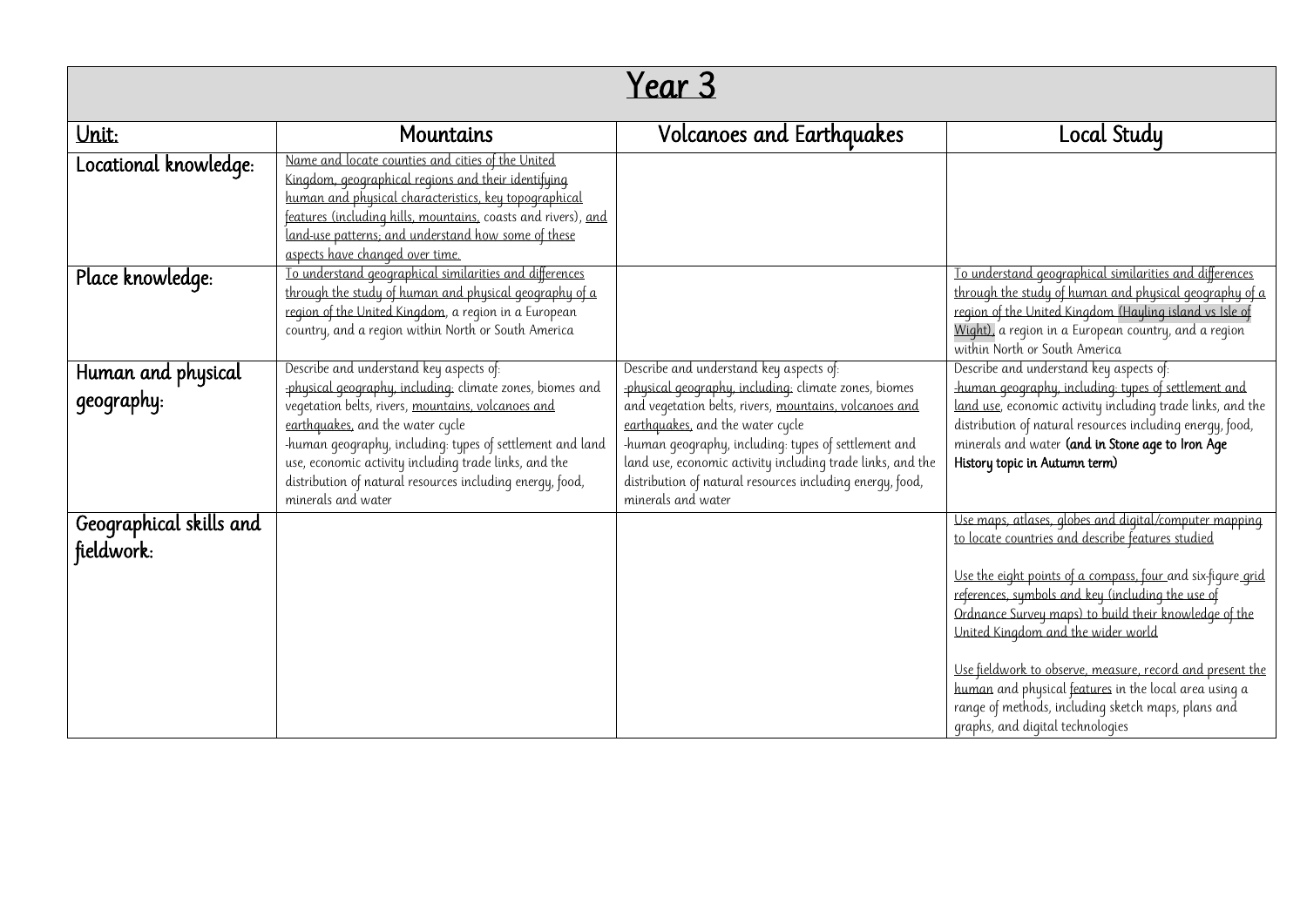| Year 4                             |                                                                                                                                                                                                                                                                                                                          |                                                                                                                                                                                                                                                        |  |
|------------------------------------|--------------------------------------------------------------------------------------------------------------------------------------------------------------------------------------------------------------------------------------------------------------------------------------------------------------------------|--------------------------------------------------------------------------------------------------------------------------------------------------------------------------------------------------------------------------------------------------------|--|
| Unit:                              | Weather and Climate                                                                                                                                                                                                                                                                                                      | Europe - Spain                                                                                                                                                                                                                                         |  |
| Locational knowledge:              | Identify the position and significance of latitude, longitude, Equator,<br>Northern Hemisphere, Southern Hemisphere, the Tropics of Cancer and<br>Capricorn, Arctic and Antarctic Circle, the Prime/Greenwich Meridian and<br>time zones (including day and night)                                                       | Locate the world's countries, using maps to focus on Europe (including<br>the location of Russia) and North and South America, concentrating on<br>their environmental regions, key physical and human characteristics,<br>countries, and major cities |  |
| Place knowledge:                   |                                                                                                                                                                                                                                                                                                                          | Understand geographical similarities and differences through the study<br>of human and physical geography of a region of the United Kingdom, a<br>region in a European country, and a region within North or South<br>America                          |  |
| Human and physical geography:      | Describe and understand key aspects of:<br>-physical geography, including: climate zones, biomes and vegetation<br>belts, rivers, mountains, volcanoes and earthquakes, and the water cycle<br>(water cycle covered in science topic too)                                                                                |                                                                                                                                                                                                                                                        |  |
| Geographical skills and fieldwork: | Use maps, atlases, globes and digital/computer mapping to locate<br>countries and describe features studied<br>Use fieldwork to observe, measure, record and present the human and<br>physical features in the local area using a range of methods, including<br>sketch maps, plans and graphs, and digital technologies | Use maps to locate the worlds countries.                                                                                                                                                                                                               |  |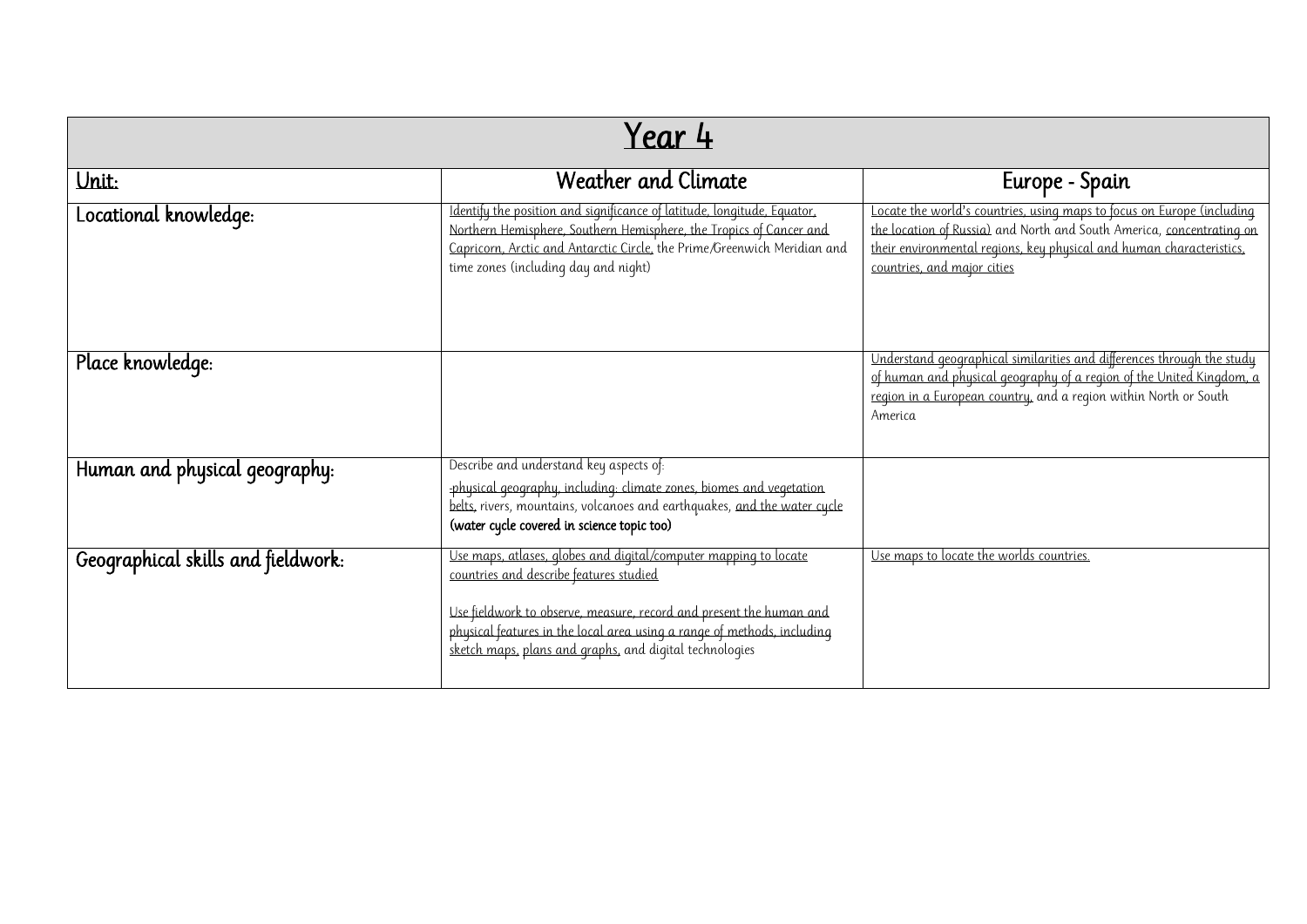## Year 5

| <u>Unit:</u>                       | <b>Rivers</b>                                                                                                                                                                                                                                                                                                                                                                                                                                                                                                                                                        | South America – The Amazon                                                                                                                                                                                                                                                                                                                                                                                                                                                                                                                                           |
|------------------------------------|----------------------------------------------------------------------------------------------------------------------------------------------------------------------------------------------------------------------------------------------------------------------------------------------------------------------------------------------------------------------------------------------------------------------------------------------------------------------------------------------------------------------------------------------------------------------|----------------------------------------------------------------------------------------------------------------------------------------------------------------------------------------------------------------------------------------------------------------------------------------------------------------------------------------------------------------------------------------------------------------------------------------------------------------------------------------------------------------------------------------------------------------------|
| Locational knowledge:              | Name and locate counties and cities of the United Kingdom, geographical<br>regions and their identifying human and physical characteristics, key<br>topographical features (including hills, mountains, coasts and rivers),<br>and land-use patterns, and understand how some of these aspects have<br>changed over time                                                                                                                                                                                                                                             | Locate the world's countries, using maps to focus on Europe (including<br>the location of Russia) and North and South America, concentrating<br>on their environmental regions, key physical and human<br>characteristics, countries, and major cities<br>Identify the position and significance of latitude, longitude, Equator,<br>Northern Hemisphere, Southern Hemisphere, the Tropics of Cancer and<br>Capricorn, Arctic and Antarctic Circle, the Prime/Greenwich Meridian<br>and time zones (including day and night) (and in Earth & Space<br>science topic) |
| Place knowledge:                   | Understand geographical similarities and differences through the study of human and physical geography of a region of the United Kingdom, a<br>region in a European country, and a region within North or South America                                                                                                                                                                                                                                                                                                                                              |                                                                                                                                                                                                                                                                                                                                                                                                                                                                                                                                                                      |
| Human and physical geography:      | Describe and understand key aspects of:<br>-physical geography, including: climate zones, biomes and vegetation<br>belts, rivers, mountains, volcanoes and earthquakes, and the water cycle<br>(Year 4 recap)<br>Describe and understand key aspects of:<br>-human geography, including: types of settlement and land use, economic<br>activity including trade links, and the distribution of natural resources<br>including energy, food, minerals and water                                                                                                       |                                                                                                                                                                                                                                                                                                                                                                                                                                                                                                                                                                      |
| Geographical skills and fieldwork: | Use maps, atlases, globes and digital/computer mapping to locate<br>countries and describe features studied<br>Use the eight points of a compass, four and six-figure grid references,<br>symbols and key (including the use of Ordnance Survey maps) to build<br>their knowledge of the United Kingdom and the wider world (Rivers trip)<br>Use fieldwork to observe, measure, record and present the human and<br>physical features in the local area using a range of methods, including<br>sketch maps, plans and graphs, and digital technologies (Rivers trip) | Use maps, atlases, globes and digital/computer mapping to locate<br>countries and describe features studied                                                                                                                                                                                                                                                                                                                                                                                                                                                          |